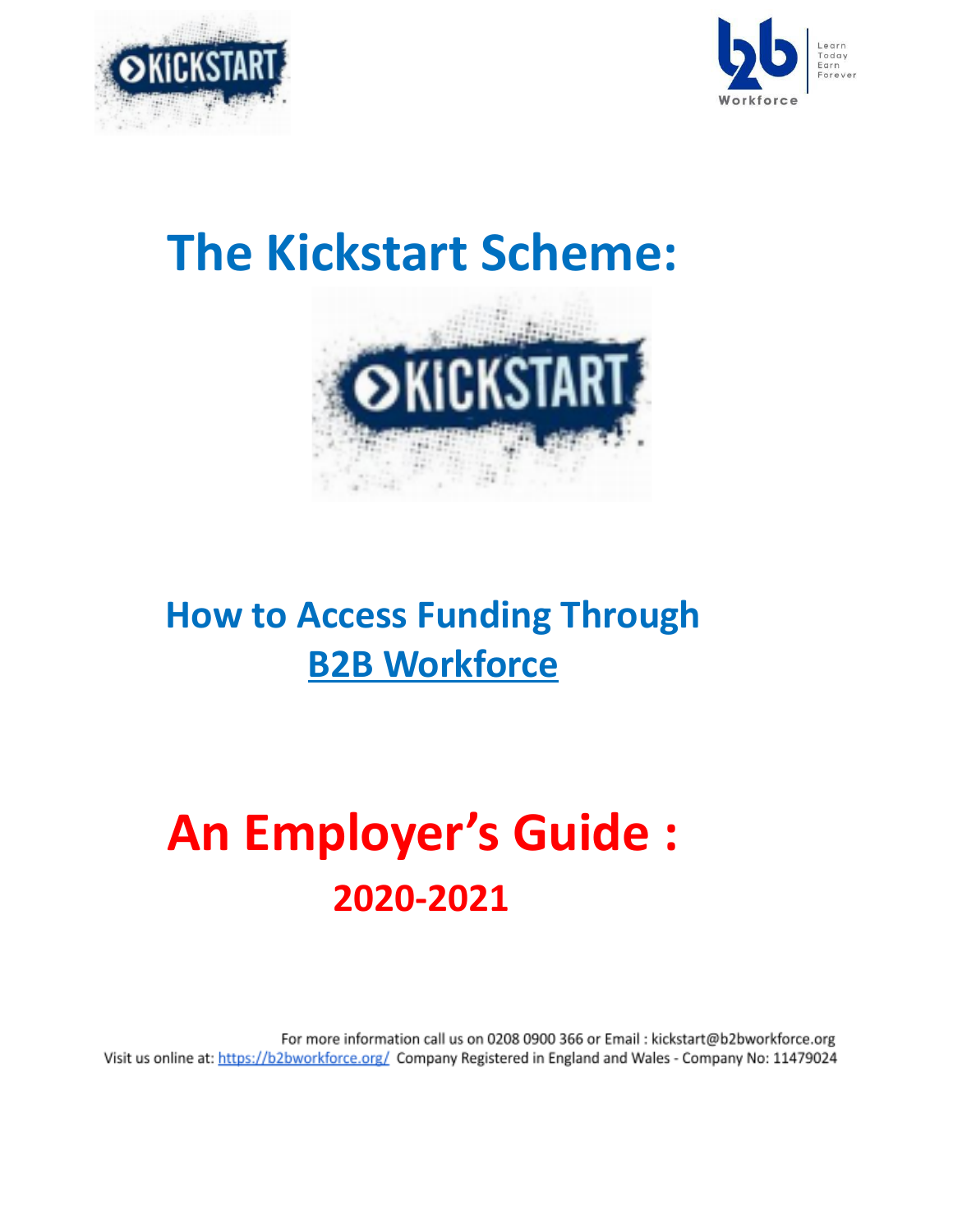



#### **WHAT IS THE KICKSTART SCHEME?**

The Kickstart Scheme is a new £2 billion government fund that will pay any employer of any size across the private, public and third sector to create quality 6-month work placements for young people aged 16 to 24, claiming Universal Credit and at risk of long-term unemployment.

The Government will fully fund each Kickstart job paying 100% of the relevant National Minimum Wage for 25 hours a week, plus associated employer National Insurance contributions and employer minimum auto-enrolment pension contributions. A grant per placement is also available to help with set up costs and to enable young people to develop new skills to help them move into sustained employment once their Kickstart funded job ends.

To be eligible, all job roles:

- Must be new jobs
- Must be a minimum of 25 hours per week, for 6 months.
- Must pay at least the National Minimum Wage for their age group. Cannot replace existing or planned vacancies.
- Cannot cause existing employees or contractors to lose or reduce their employment.
- Cannot require people to undertake extensive training before they begin the job placement.

Applications are for a minimum of 30 job placements and if your organisation has more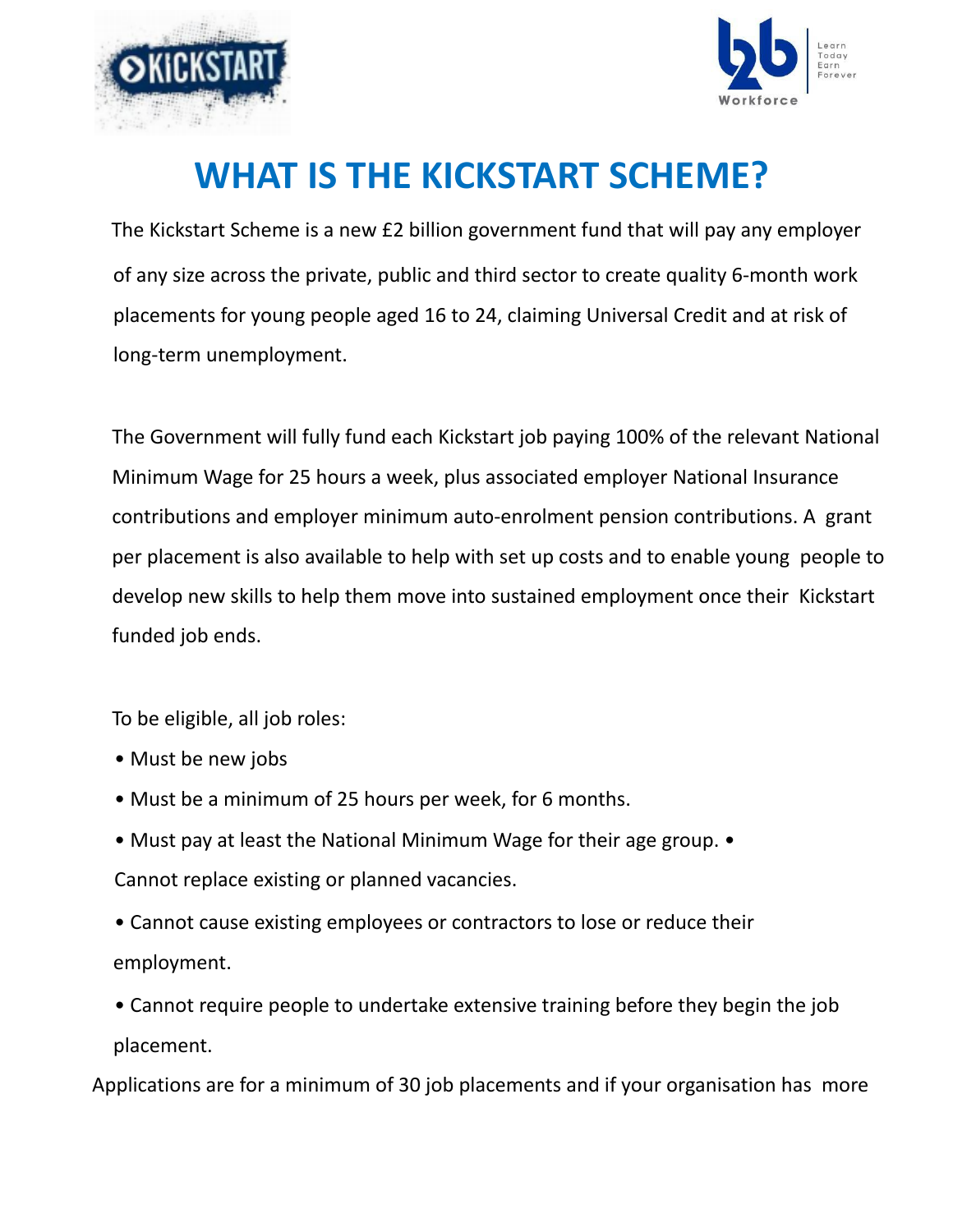



than 30 placements, you can submit your application directly, but if your organisation has less than 30 job placements, you must partner with other employers to meet this minimum number through a Kickstart Gateway.

And the good news is: B2B Workforce is a Kickstart Gateway organisation.

### **HOW CAN YOU ACCESS THE FUNDING?**

#### As an employer you can access

- 100% funding for a role of 25 hours per week on minimum wage for 6 months •
- 100% NI contributions
- 100% Pension contributions
- Grant per 16-24 year old hired through the scheme to cover onboarding, uniform and training costs

• The scheme will fund positions that can be supported for a six-month period with no obligation to increase the placement above 25 hours per week or offer employment after the placement. This program is designed to build young people's experience and leave them with practical skills and experience for future employment opportunities.

• If your business could benefit from an extra pair of hands and you meet the following criteria, please complete our Expression of Interest form below and a member of the team will be in touch within one working day.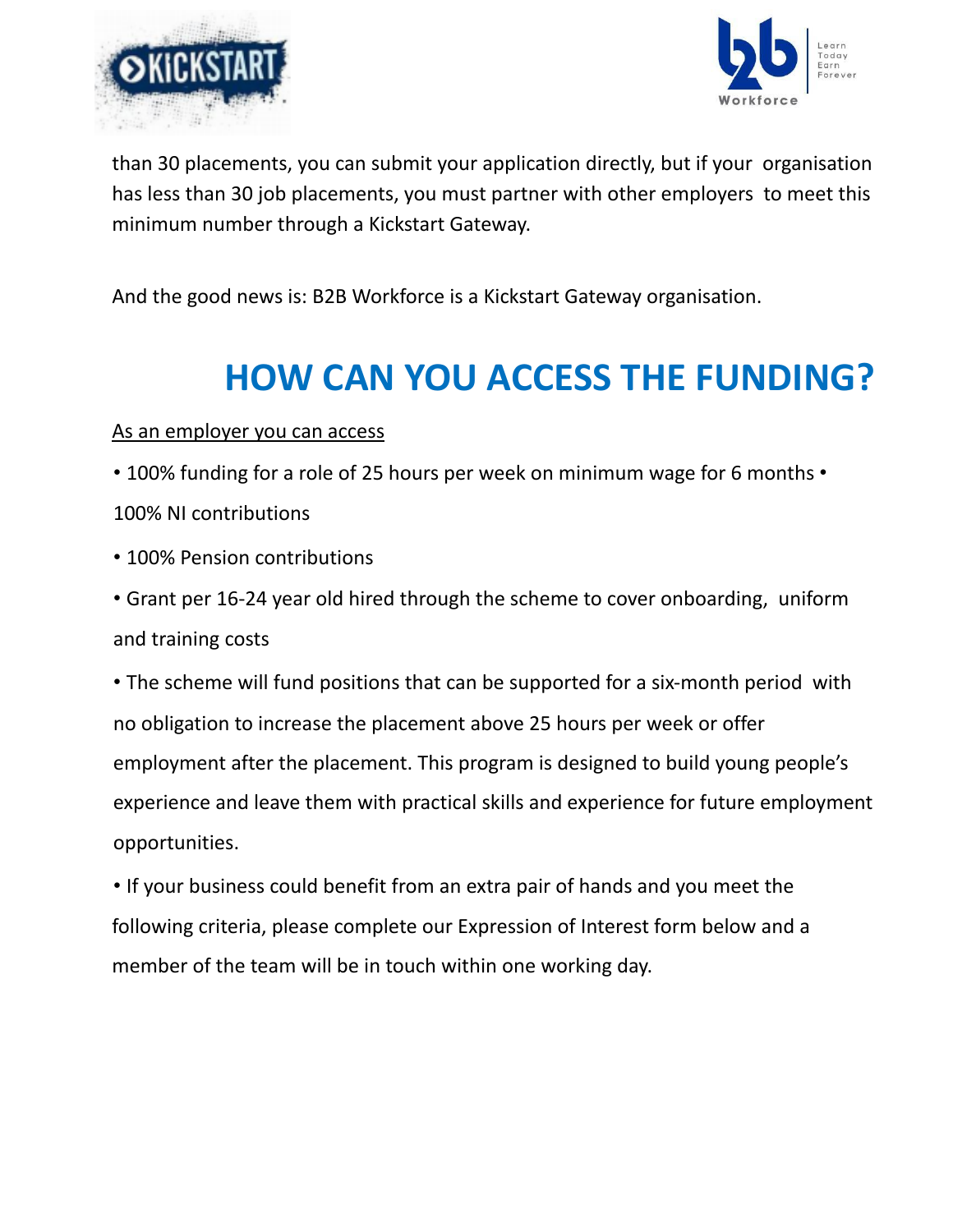



#### How do I apply for the Kickstart Scheme?

This will depend if you have the minimum of 30 placements needed. If you're creating more than 30 placements, you can apply directly.

However, if you're creating fewer than 30 placements, you must partner with other organizations to reach the minimum number.

You could pair up with:

- Similar employers
- Local authorities
- Trade bodies
- Registered charities

#### **B2B Workforce– IS A KICKSTART GATEWAY**

B2B Workforce has qualified as a DWP Kickstart Gateway and is on the DWP published list. We are looking for employers who want to become a part of a B2B Workforce partnership where we will act on your behalf and access Kickstart funding for you.

B2B Workforce has the proven expertise not only to be your Kickstart Gateway but to offer a wrap-around package of support, networking and advice for all employers in our partnership.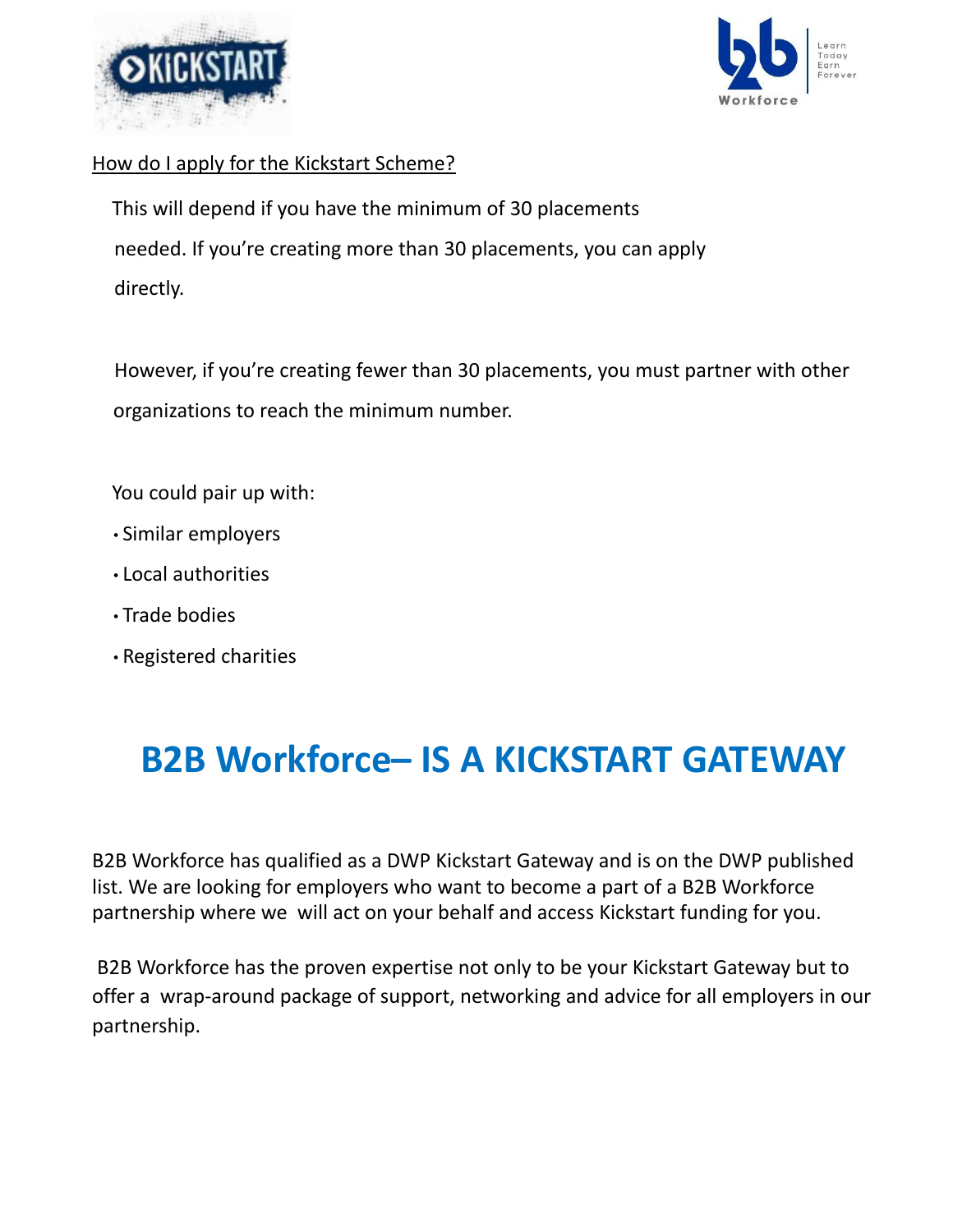



We will:

• Gather information from you about the job placements you are offering. • Use this information to submit an online application on your behalf and pass on information to enable the right young person to be matched to the right job. • Pass on the relevant payments made by DWP to you, for example, the young person's salary.

• Share our expertise with you to help you onboard and train young people employed through the scheme, for example, supporting those with particular challenges including disabilities

• Provide employability support and training directly to young people employed through the scheme.

• Offer networking, training and business development opportunities to the employers in our partnership.

• Help you to sustain the opportunity by offering advice on accessing apprenticeships and the Apprenticeship Levy.

• Offer you a bespoke, personalised approach with support through a single contact.

• Use technology to make the process seamless and easy to navigate.